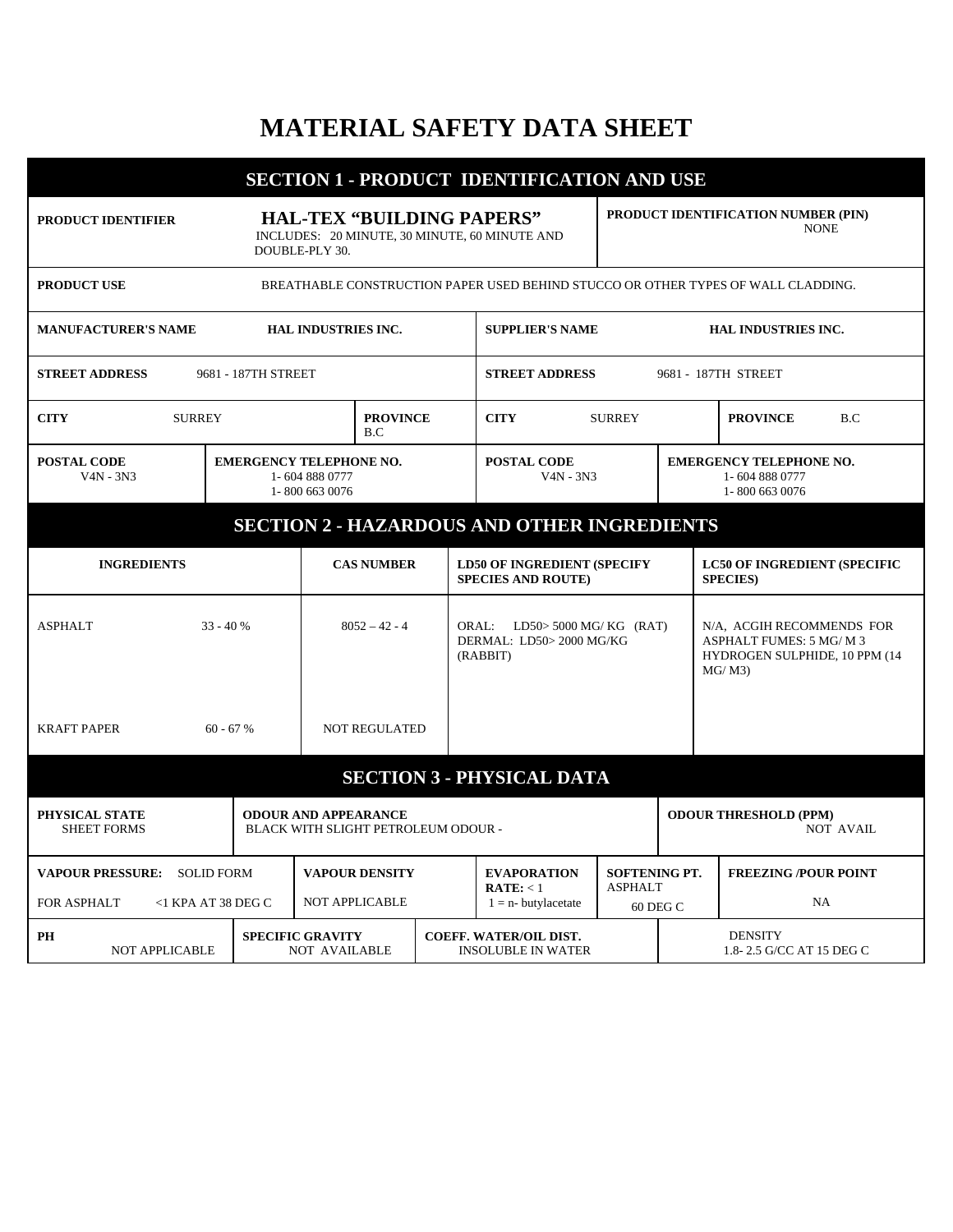| <b>SECTION 4 - FIRE AND EXPLOSION DATA</b>                                                                                                                                                                                                                                                                                                                                                                                                                                                                                                                                                                                                                                                                                                             |                                           |                                                                                               |                                                      |                                     |                             |                                  |
|--------------------------------------------------------------------------------------------------------------------------------------------------------------------------------------------------------------------------------------------------------------------------------------------------------------------------------------------------------------------------------------------------------------------------------------------------------------------------------------------------------------------------------------------------------------------------------------------------------------------------------------------------------------------------------------------------------------------------------------------------------|-------------------------------------------|-----------------------------------------------------------------------------------------------|------------------------------------------------------|-------------------------------------|-----------------------------|----------------------------------|
| <b>FLAMMABILITY?</b><br>YES(X) NO()                                                                                                                                                                                                                                                                                                                                                                                                                                                                                                                                                                                                                                                                                                                    | IF YES, UNDER<br><b>WHICH CONDITION?</b>  | COMBUSTIBLE IF EXPOSED TO HIGH HEAT AND OPEN FLAMES, (SIMILAR TO<br>OTHER ORGANIC COMPOUNDS). |                                                      |                                     |                             |                                  |
| <b>MEANS OF EXTINCTION:</b><br>WATER SPRAY, DRY CHEMICAL, CARBON DIOXIDE FOR SMALL FIRES.<br>USE WATER SPRAY TO COOL FIRE-EXPOSED CONTAINERS AND AS A PROTECTIVE SCREEN.                                                                                                                                                                                                                                                                                                                                                                                                                                                                                                                                                                               |                                           |                                                                                               |                                                      |                                     |                             |                                  |
| FLASH POINT (DEG C) AND METHOD (ASTM D93)<br>Not Applicable<br>265 DEG C<br>FOR ASPHALT:                                                                                                                                                                                                                                                                                                                                                                                                                                                                                                                                                                                                                                                               |                                           | <b>UPPER FLAMMABLE LIMIT (%) BY</b><br><b>VOLUME</b> )                                        | <b>NOT AVAIL.</b>                                    | LOWER FLAMMABLE LIMIT (% BY VOLUME) | NOT AVAIL.                  |                                  |
| <b>ASPHALT'S BOILING POINT :</b><br><b>HAZARDOUS COMBUSTION PRODUCTS</b><br>SMOKE, CARBON DIOXIDE, CARBON<br>MONOXIDE AND TRACES OF OXIDES OF SULPHUR<br>400 DEG C                                                                                                                                                                                                                                                                                                                                                                                                                                                                                                                                                                                     |                                           |                                                                                               |                                                      |                                     |                             |                                  |
| <b>EXPLOSION DATA</b><br>NA.                                                                                                                                                                                                                                                                                                                                                                                                                                                                                                                                                                                                                                                                                                                           | <b>SENSITIVITY TO IMPACT</b>              | <b>NONE</b>                                                                                   | <b>SENSITIVITY TO STATIC DISCHARGE</b>               |                                     |                             | <b>NONE</b>                      |
| <b>SECTION 5 - REACTIVITY DATA</b>                                                                                                                                                                                                                                                                                                                                                                                                                                                                                                                                                                                                                                                                                                                     |                                           |                                                                                               |                                                      |                                     |                             |                                  |
| <b>CHEMICAL STABILITY</b><br>IF NO, UNDER<br><b>WHICH CONDITION?</b><br>YES(X)<br>NO( )<br>STABLE, (PRODUCT IS IN A SHEET FORM)                                                                                                                                                                                                                                                                                                                                                                                                                                                                                                                                                                                                                        |                                           |                                                                                               |                                                      |                                     |                             |                                  |
| INCOMPATIBILITY WITH OTHER SUBSTANCES<br>YES $(X)$<br>IF SO, WHICH ONES)<br>STRONG OXIDIZING AGENTS AND SOLVENTS EFFECT ASPHALT.<br>NO( )                                                                                                                                                                                                                                                                                                                                                                                                                                                                                                                                                                                                              |                                           |                                                                                               |                                                      |                                     |                             |                                  |
| REACTIVITY, AND UNDER WHAT CONDITIONS<br>HAZARDOUS POLYMERIZATION WILL NOT OCCUR, DOES NOT REACT WITH<br><b>WATER</b>                                                                                                                                                                                                                                                                                                                                                                                                                                                                                                                                                                                                                                  |                                           |                                                                                               |                                                      |                                     |                             |                                  |
| <b>HAZARDOUS DECOMPOSITION PRODUCTS</b><br>STABLE UNDER NORMAL CONDITIONS.<br>SEE HAZARDOUS COMBUSTION PRODUCTS FOR PRODUCTS OF THERMAL DECOMPOSITION                                                                                                                                                                                                                                                                                                                                                                                                                                                                                                                                                                                                  |                                           |                                                                                               |                                                      |                                     |                             |                                  |
| <b>SECTION 6 - TOXICOLOGICAL PROPERTIES</b>                                                                                                                                                                                                                                                                                                                                                                                                                                                                                                                                                                                                                                                                                                            |                                           |                                                                                               |                                                      |                                     |                             |                                  |
| <b>ROUTE OF ENTRY</b><br>$($ )<br><b>SKIN CONTACT</b>                                                                                                                                                                                                                                                                                                                                                                                                                                                                                                                                                                                                                                                                                                  |                                           | $($ )<br><b>SKIN ABSORPTION</b>                                                               | ( )<br><b>EYE CONTACT</b>                            | (<br><b>INHALATION</b>              |                             | ( )<br><b>INGESTION</b>          |
| <b>EFFECT OF ACUTE EXPOSURE TO PRODUCT:</b><br>THIS MANUFACTURED PRODUCT AS PRODUCED AND WHEN USED UNDER AMBIENT CONDITIONS POSES NO HEALTH HAZARD.<br><b>HOWEVER.</b> IF THE PRODUCT IS HEATED BEYOND 200 DEG C OR IF IT CATCHES FIRE. THEN THE MAJOR CONSTITUENT ASPHALT (BITUMEN) WILL<br>EMANATE SLIGHTLY IRRITATING FUMES. MELTED ASPHALT (BITUMEN) FROM THE PRODUCT AND THE KRAFT PAPER COULD ACT AS A FUEL AND<br><b>CONTRIBUTE TO FIRE.</b><br><b>SKIN / EYE CONTACT:</b><br>EXPOSURE TO HOT MATERIAL CAUSE THERMAL BURNS. ASPHALT FUMES ARE MODERATELY IRRITATING TO THE<br>EYES.<br><b>INHALATION:</b><br>PROLONG INHALATION OF FUMES FROM HOT ASPHALT CAUSES NAUSEA, HEADACHE AND DIZZINESS.<br><b>INGESTION:</b><br>INGESTION IS UNLIKELY. |                                           |                                                                                               |                                                      |                                     |                             |                                  |
| <b>EXPOSURE LIMITS</b><br>NOT LISTED BY NIOSH                                                                                                                                                                                                                                                                                                                                                                                                                                                                                                                                                                                                                                                                                                          | <b>IRRITANCY OF PRODUCT</b><br>NOT AVAIL. |                                                                                               | <b>SENSITIZATION TO PRODUCT</b><br><b>NOT AVAIL.</b> |                                     | <b>CARCINOGENICITY</b>      | NOT LISTED AS CARCINOGENS (IARC) |
| <b>TERATOGENICITY</b><br><b>REPRODUCTIVE TOXICITY</b><br>NOT AVAIL.<br>NOT AVAIL.                                                                                                                                                                                                                                                                                                                                                                                                                                                                                                                                                                                                                                                                      |                                           |                                                                                               | <b>MUTAGENICITY</b><br><b>NOT AVAIL</b>              |                                     | <b>SYNERGISTIC PRODUCTS</b> | <b>NOT AVAIL</b>                 |